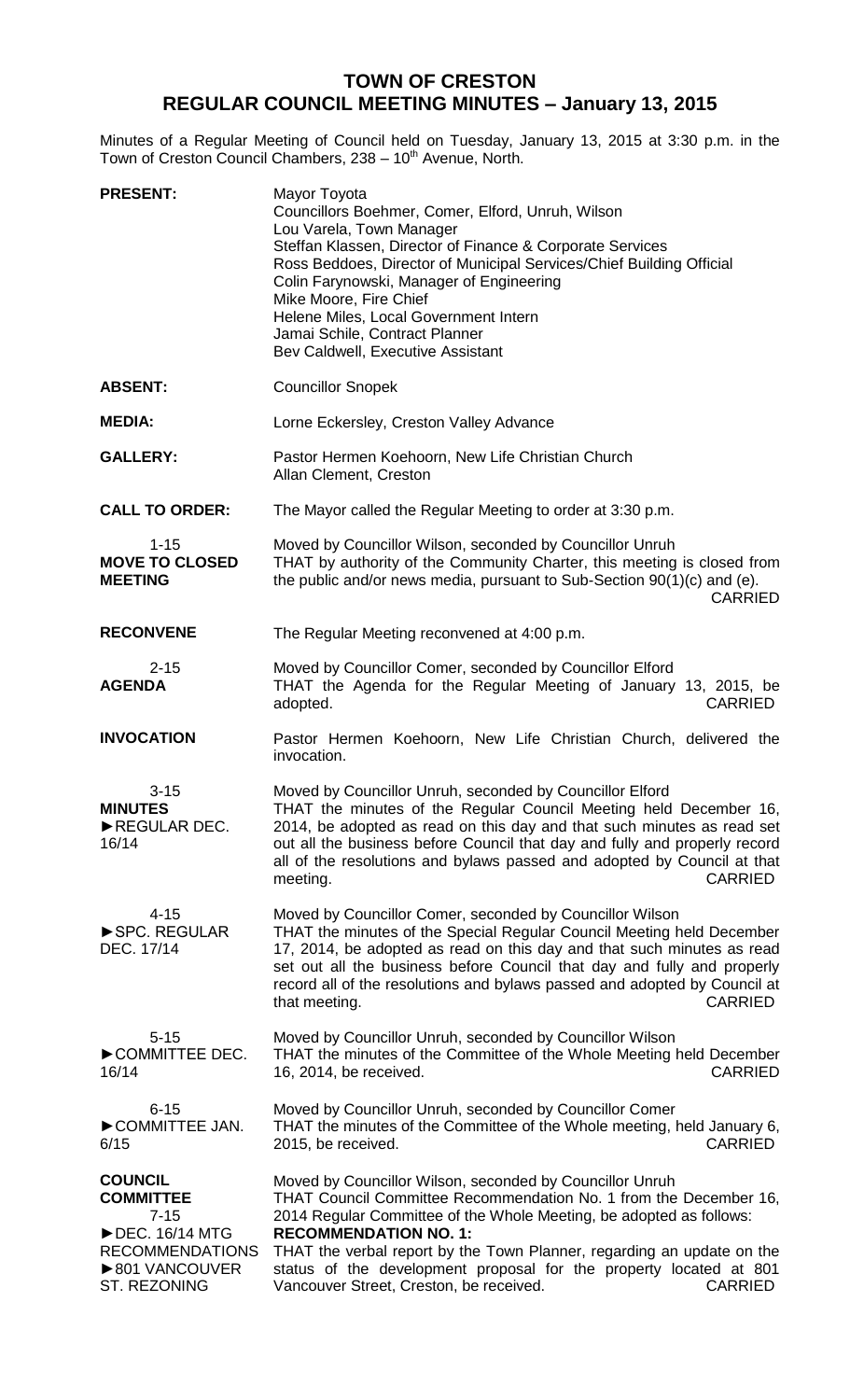8-15 ►JAN. 6/15 MTG RECOMMENDATIONS ►SCHIKURSKI PUMP **HOUSE** Moved by Councillor Comer, seconded by Councillor Boehmer THAT Council Committee Recommendations Not. 1 to 3, from the January 6, 2015 Regular Committee of the Whole Meeting, be adopted as follows: **RECOMMENDATION NO. 1:** THAT Council supports and authorizes staff to submit an application for funding under the New Building Canada Fund – Small Communities Fund, for the Schikurski Pump House project, prior to the February 18, 2015 application deadline. ►DECORATIVE LIGHTING (PINE ST. INTERSECTION PROJECT) **RECOMMENDATION NO. 2:** THAT Council authorizes a pre-budget expenditure of \$50,000, from the 2015 Capital Budget, for staff to proceed with the purchase of decorative street lighting with respect to the Highway 3, Railway Avenue/Pine Street Intersection project. ►FIRE SERVICES/ FLEET RESTRUCTURING **RECOMMENDATION NO. 3:** THAT Ltr #01 from the Fire Chief, regarding an overview of the fire service and fleet restructuring and capital planning for the service, be received; AND FURTHER, THAT staff to provide Council with a report on the proposal to purchase used aerial apparatus, with associated costs, to replace the engine being reassigned to the West Creston fire response. CARRIED 9-15 ►TOWN WEBSITE Moved by Councillor Wilson, seconded by Councillor Comer THAT Ltr #15 from the Local Government Intern, being an update on the new Town of Creston website, be received. CARRIED 10-15 ►TOWN FLOAT Moved by Councillor Elford, seconded by Councillor Comer THAT Ltr #13 from the Creston Valley Blossom Festival Association, regarding the Town float, be referred to 2015 budget discussions for further consideration. The constant of the constant of the consideration. 11-15 ►GRANT REQUEST (CRESTON JR. CURLING CLUB) Moved by Councillor Elford, seconded by Councillor Unruh THAT Ltr #842 and Ltr #14 from BC School Sports Curling, requesting financial assistance to host the Provincial Championships in Creston, be received; AND FURTHER, THAT Council approves a discretionary grant to the Creston Junior Curling Club, on behalf of the BC School Sports Curling, in the amount of \$500, to assist with expenses relating to the hosting of the BC School Sports Curling Provincial Championships in Creston, February 19 to 21, 2015. CARRIED 12-15 ►INTERMODAL SHIPPING **CONTAINERS** Moved by Councillor Wilson, seconded by Councillor Comer THAT Ltr #10 from the Town Planner, regarding regulating intermodal shipping containers, be received; THAT Council consider two readings to Zoning Amendment Bylaw No. 1808, 2015 with respect to regulating intermodal shipping containers in the Town of Creston, at the January 13, 2015 Regular Council Meeting; AND FURTHER, THAT staff is authorized to commence the required public hearing process with respect to Zoning Amendment Bylaw No. 1808, 2015. 13-15 ►TEMPORARY USE PERMITS Moved by Councillor Unruh, seconded by Councillor Elford THAT Ltr #11 from the Town Planner, regarding temporary use permits, be received; THAT Council consider two readings to Zoning Amendment Bylaw No. 1811, 2015, which would allow for the issuance of temporary use permits in the Town of Creston, at the January 13, 2015 Regular Council Meeting; AND FURTHER, THAT staff is authorized to commence the required public hearing process with respect to Zoning Amendment Bylaw No. 1811, 2015. CARRIED 14-15 ►PROPERTY CLEAN UP BYLAW Moved by Councillor Elford, seconded by Councillor Comer THAT Ltr #12 from the Town Planner, regarding a request for direction with respect to Property Cleanup Bylaw No. 1306, be received; AND FURTHER, THAT staff prepare a draft amendment to Property Cleanup Bylaw No. 1306, with the purpose of updating the terminology, standards and enforcement provisions with respect to property inspections and cleanup. CARRIED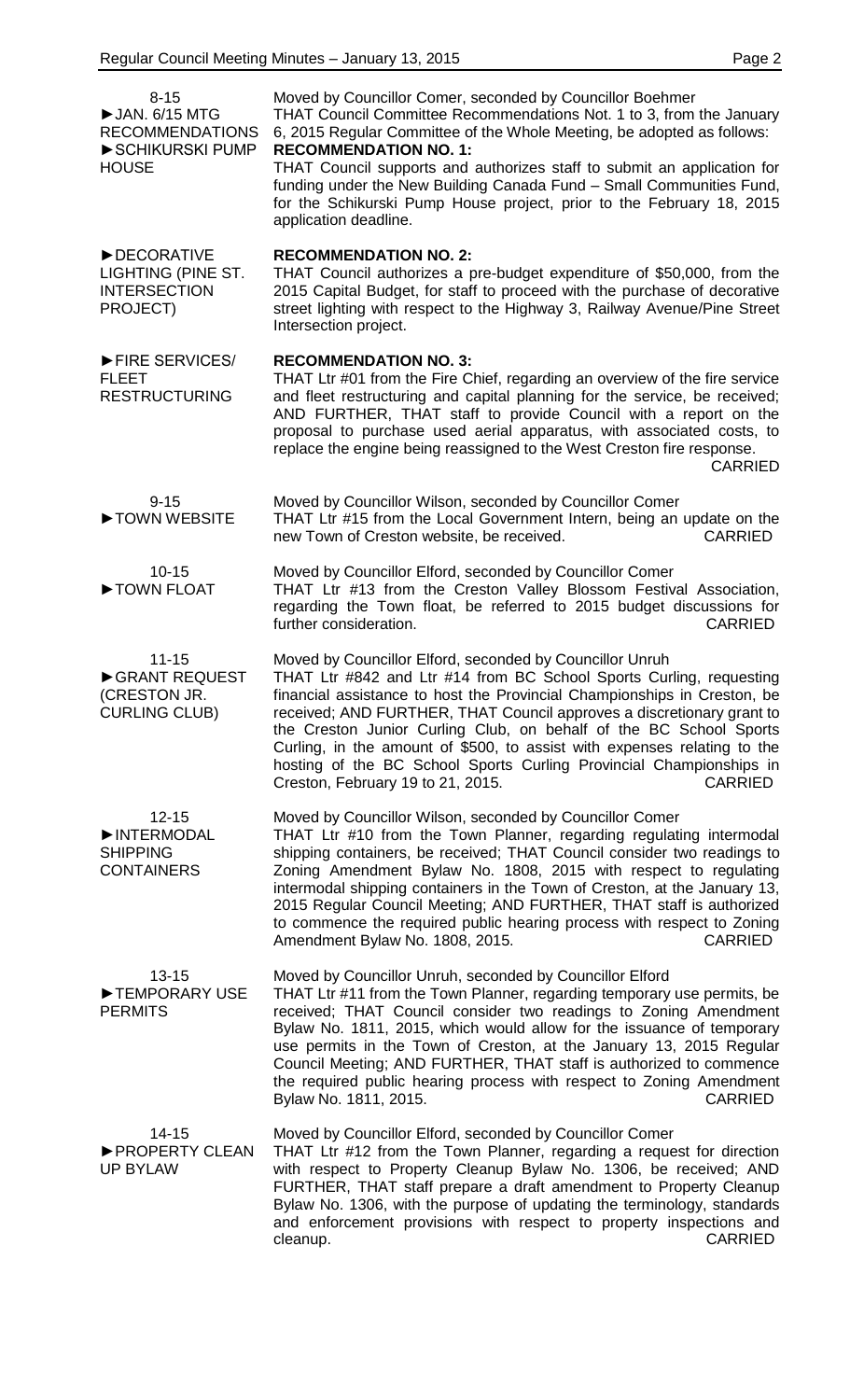| $15 - 15$<br>MOBILE HOME<br><b>PARK PAD RENTALS</b>                                        | Moved by Councillor Elford, seconded by Councillor Comer<br>THAT Ltr #851 from Michael Bunn, regarding regulations for mobile home<br>park pad rental rates, be received; AND FURTHER, THAT staff advise Mr.<br>Bunn that the Town of Creston has no authority to supersede provincial<br>regulations and would suggest that Mr. Bunn lobby the Member of the<br>Legislative Assembly for the Creston area, to encourage change to<br>provincial legislation with respect to mobile home park pad rental fees or<br><b>CARRIED</b><br>charges.                                                                                                                                                                                                                                                   |
|--------------------------------------------------------------------------------------------|--------------------------------------------------------------------------------------------------------------------------------------------------------------------------------------------------------------------------------------------------------------------------------------------------------------------------------------------------------------------------------------------------------------------------------------------------------------------------------------------------------------------------------------------------------------------------------------------------------------------------------------------------------------------------------------------------------------------------------------------------------------------------------------------------|
| $16 - 15$<br>RQST FUNDING RE<br>JR. DRAGONS' DEN<br>YOUTH COMP.                            | Moved by Councillor Unruh, seconded by Councillor Comer<br>THAT Ltr #833 from Community Futures Greater Trail, requesting<br>sponsorship of the 2 <sup>nd</sup> Annual Junior Dragons' Den Youth Business<br>Competition in Trail in May 2015, be received.<br><b>CARRIED</b>                                                                                                                                                                                                                                                                                                                                                                                                                                                                                                                    |
| FIRE CHIEF'S<br><b>REPORT</b><br><b>WITHDRAWN</b>                                          | The report by the Fire Chief regarding fleet restructure for the Creston Fire<br>Service was withdrawn from this agenda and will be brought forward at a<br>subsequent meeting.                                                                                                                                                                                                                                                                                                                                                                                                                                                                                                                                                                                                                  |
| <b>BYLAWS</b><br>$17 - 15$                                                                 |                                                                                                                                                                                                                                                                                                                                                                                                                                                                                                                                                                                                                                                                                                                                                                                                  |
| BYLAW 1808<br>$(1^{ST}$ & $2^{ND}$ RDGS)                                                   | Moved by Councillor Elford, seconded by Councillor Boehmer<br>THAT Zoning Amendment Bylaw No. 1808, 2015, be read a first time by<br>title, second time by content.<br><b>CARRIED</b>                                                                                                                                                                                                                                                                                                                                                                                                                                                                                                                                                                                                            |
| 18-15<br>BYLAW 1811<br>$(1^{ST}$ & $2^{ND}$ RDGS)                                          | Moved by Councillor Boehmer, seconded by Councillor Comer<br>THAT Zoning Amendment Bylaw No. 1811, 2015, be read a first time by<br>title, second time by content.<br><b>CARRIED</b>                                                                                                                                                                                                                                                                                                                                                                                                                                                                                                                                                                                                             |
| 19-15<br>STRATEGIC<br><b>PRIORITIES CHART</b>                                              | Moved by Councillor Unruh, seconded by Councillor Wilson<br>THAT the Strategic Priorities Chart, as presented, be received.<br><b>CARRIED</b>                                                                                                                                                                                                                                                                                                                                                                                                                                                                                                                                                                                                                                                    |
| $20 - 15$<br>COMMITTEE OF<br>THE WHOLE<br><b>AGENDA</b>                                    | Moved by Councillor Unruh, seconded by Councillor Elford<br>THAT the Regular Committee of the Whole Meeting agenda, as presented,<br><b>CARRIED</b><br>be received.                                                                                                                                                                                                                                                                                                                                                                                                                                                                                                                                                                                                                              |
| <b>NEW BUSINESS</b><br>$21 - 15$<br>LTR OF SUPPORT<br>RE LKB COMP. LAND<br><b>USE PLAN</b> | Moved by Councillor Elford, seconded by Councillor Comer<br>THAT Ltr #22 from the Lower Kootenay Band, requesting support of the<br>Band's proposal to develop a Comprehensive Land Use Plan, be received;<br>THAT the Mayor is authorized to write the BC Capacity Initiative<br>Secretariat, advising of Council's support of the Lower Kootenay Band's<br>project to build their Community Planning by developing a Comprehensive<br>Land Use Plan, incorporating social, cultural, environmental and economic<br>values; AND FURTHER, THAT Council authorizes staff to provide support<br>to the Lower Kootenay Band by attending meetings and sharing of<br>documentation such as Town policies and procedures with respect to land<br>use planning, during this process.<br><b>CARRIED</b> |
| <b>REPORTS OF REPS.</b><br>CLR COMER                                                       | Councillor Comer reported on her attendance at a Chamber of Commerce<br>Marketing workshop and a Creston Valley Spirit Committee meeting.                                                                                                                                                                                                                                                                                                                                                                                                                                                                                                                                                                                                                                                        |
| CLR UNRUH                                                                                  | Councillor Unruh reported on her attendance at a Chamber of Commerce<br>Board meeting and a Kootenay East Regional Hospital District Board<br>meeting.                                                                                                                                                                                                                                                                                                                                                                                                                                                                                                                                                                                                                                           |
| CLR WILSON                                                                                 | Councillor Wilson reported on her attendance at a Creston Valley Blossom<br>Festival meeting.                                                                                                                                                                                                                                                                                                                                                                                                                                                                                                                                                                                                                                                                                                    |
| MAYOR TOYOTA                                                                               | Mayor Toyota reported on his attendance at a Creston Valley Services<br>Committee meeting, a Creston Valley Chamber of Commerce meeting, a<br>Coffee Talk Session and an AKBLG Executive committee meeting.                                                                                                                                                                                                                                                                                                                                                                                                                                                                                                                                                                                      |
| $22 - 15$<br>RECEIVE<br><b>REPORTS</b>                                                     | Moved by Councillor Boehmer, seconded by Councillor Wilson<br>THAT the verbal Reports of Representatives, be received.<br><b>CARRIED</b>                                                                                                                                                                                                                                                                                                                                                                                                                                                                                                                                                                                                                                                         |